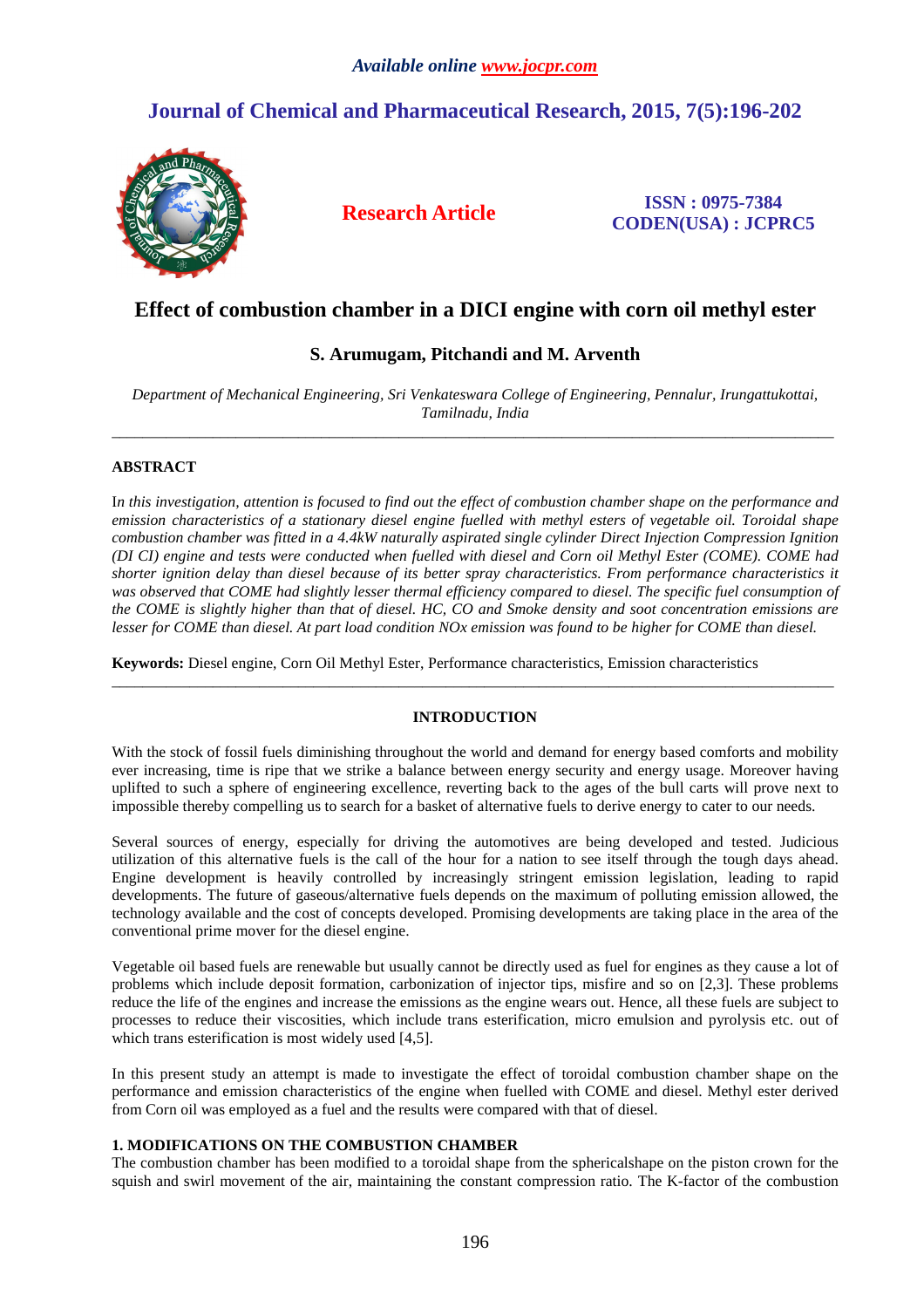chamber geometry (ratio of the piston bowl volume to the clearance volume) was maintained at 0.74.The ratio of D/d (ratio of piston crown diameter to piston bowl diameter) is altered to achieve toroidal shape from the Spherical shape.

*\_\_\_\_\_\_\_\_\_\_\_\_\_\_\_\_\_\_\_\_\_\_\_\_\_\_\_\_\_\_\_\_\_\_\_\_\_\_\_\_\_\_\_\_\_\_\_\_\_\_\_\_\_\_\_\_\_\_\_\_\_\_\_\_\_\_\_\_\_\_\_\_\_\_\_\_\_\_*



**Fig.1.Toroidal Combustion Chamber** 

**Table1: Properties of Diesel and COME** 

| Property            | Unit              | Diesel | <b>COME</b> |
|---------------------|-------------------|--------|-------------|
| Density             | kg/m <sup>3</sup> | 821    | 882         |
| Kinematic viscosity | cSt               | 3.52   | 7.64        |
| Flash point         | °∩                | 49     | 178         |
| Cetane Number       |                   | 50     | 38          |
| Calorific value     | kJ/kg             | 44,300 | 39,700      |

| <b>Table2: Engine Specifications</b> |  |
|--------------------------------------|--|
|--------------------------------------|--|

| Engine Type               | Four stroke, constant speed, direct injection, diesel engine |
|---------------------------|--------------------------------------------------------------|
| Make and Model            | Kirloskar and TAF1                                           |
| <b>Combustion Chamber</b> | Toroidal                                                     |
| <b>Maximum Power</b>      | 4.4 kW @ 1500 RPM                                            |
| Maximum Torque            | 28 N-m @ 1500 RPM                                            |
| Bore                      | $87.5 \text{ mm}$                                            |
| Stroke                    | $110 \text{ mm}$                                             |
| <b>Compression Ratio</b>  | 17.5:1                                                       |
| <b>Injection Timing</b>   | $23.4^{\circ}$ bTDC                                          |

#### **2. TESTING PROCEDURE**

The engine was fitted with toroidal combustion chamber and tests are conducted at different loads starting from no load to rated load condition to maintain constant engine speed. At each load air, fuel flow rate, combustion and composition of exhaust gases are recorded. Under steady state conditions the above parameters were recorded at various loads. The engine is interfaced with AVL Indi meter software for the measurement of combustion parameters such as P-θ diagram, heat release rate, ignition lag. Exhaust gas constituents were measured with exhaust gas analyzer and smoke intensity was measured with AVL smoke meter. The engine was next run with COME and the readings were taken as before. The test results presented for toroidal combustion chamber at different loads for diesel and COME.

#### **RESULTS AND DISCUSSION**

## **3.1. Combustion Characteristics**

#### **3.1.1. Ignition Delay**

Fig.2 shows the ignition delay for diesel fuel and COME with Brake power. The ignition delay of COME is found to be lower compared to diesel. The reason may be due to the cylinder gas temperature at the time of injection. The toroidal shape of the combustion chamber is greatly increasing the turbulence in the piston bowl to facilitate breakup of the fuel jet and improving evaporation and physical delay. It enhances faster reaction starts and then accelerates it to ignition. The self igniting capability is indicated by means of cetane number of the fuel. It has direct impact on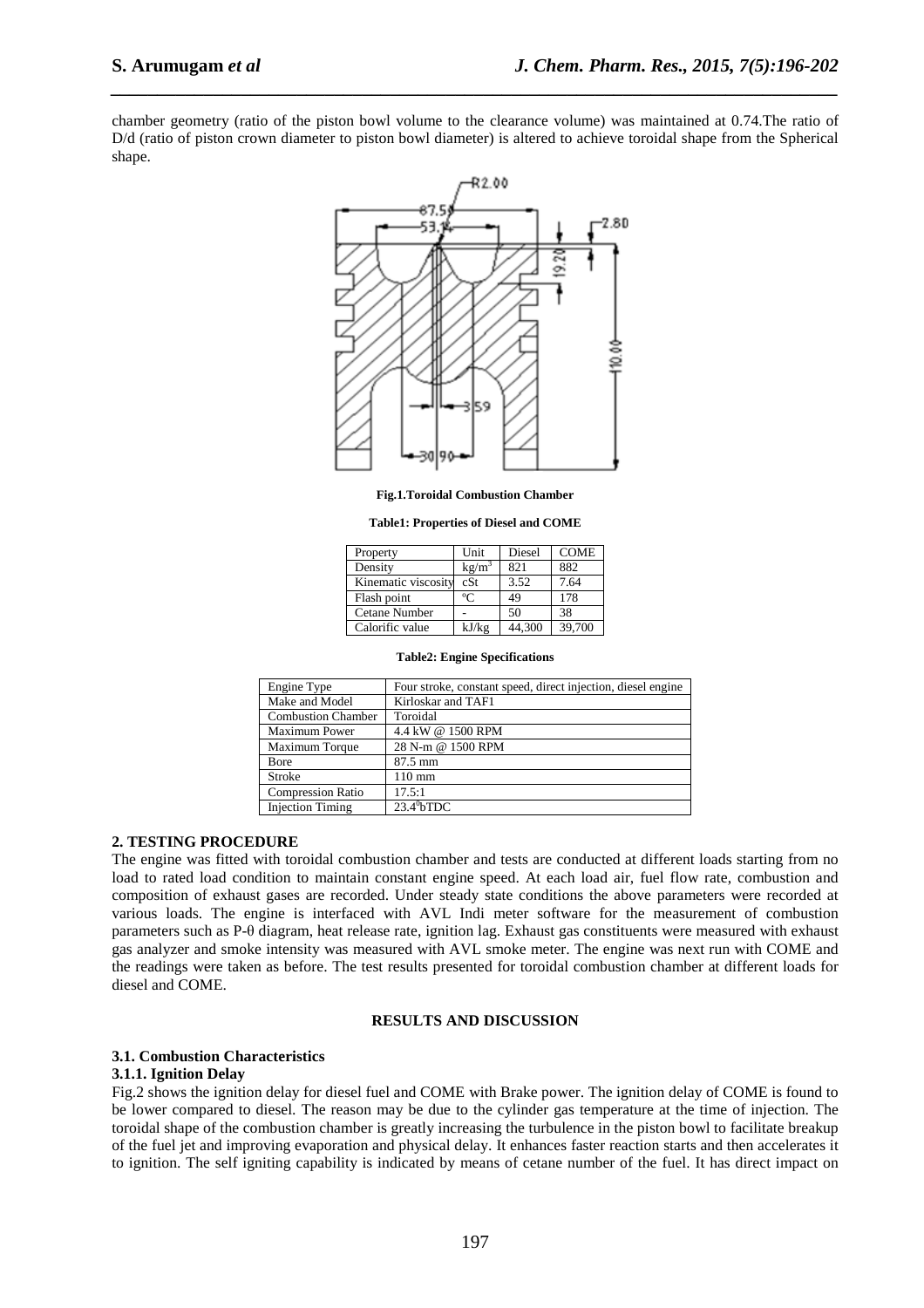ignition delay and also intentional to the knocking characteristics of DICI engines. Higher the cetane number the ignition delay period is shorter.

*\_\_\_\_\_\_\_\_\_\_\_\_\_\_\_\_\_\_\_\_\_\_\_\_\_\_\_\_\_\_\_\_\_\_\_\_\_\_\_\_\_\_\_\_\_\_\_\_\_\_\_\_\_\_\_\_\_\_\_\_\_\_\_\_\_\_\_\_\_\_\_\_\_\_\_\_\_\_*



**Fig.2 Variation of Ignition delay with Brake power** 

#### **3.1.2. Pressure Variation with Crank angle**



**Fig.3Variation of Cylinder pressure with crankangle**

Fig.3 shows the rate of pressure rise of diesel and COME with respect to crank angle. Diesel fuel has the maximum rate of pressure rise near TDC and COME reach the maximum rate of pressure rise earlier than diesel. COME possesses high viscosity than diesel and that is the reason lower rate of heat release. The trend shown by diesel release higher heat rate due to fuel accumulates, port swirl and turbulence motion of the air leading to sudden and drastic rise in pressure in the toroidal combustion chamber. The piston shape is help to attain the maximum rate of pressure rise than that of COME.

#### **3.1.3. Heat release rate**



**Fig.4Variation of Heat release rate with crankangle**

Fig.4 shows the heat release rate of diesel and COME with respect to crank angle. This is mainly due to the toroidal chamber having capable of proper fuel mixing with high pressure air by means of turbulence motion, also premixed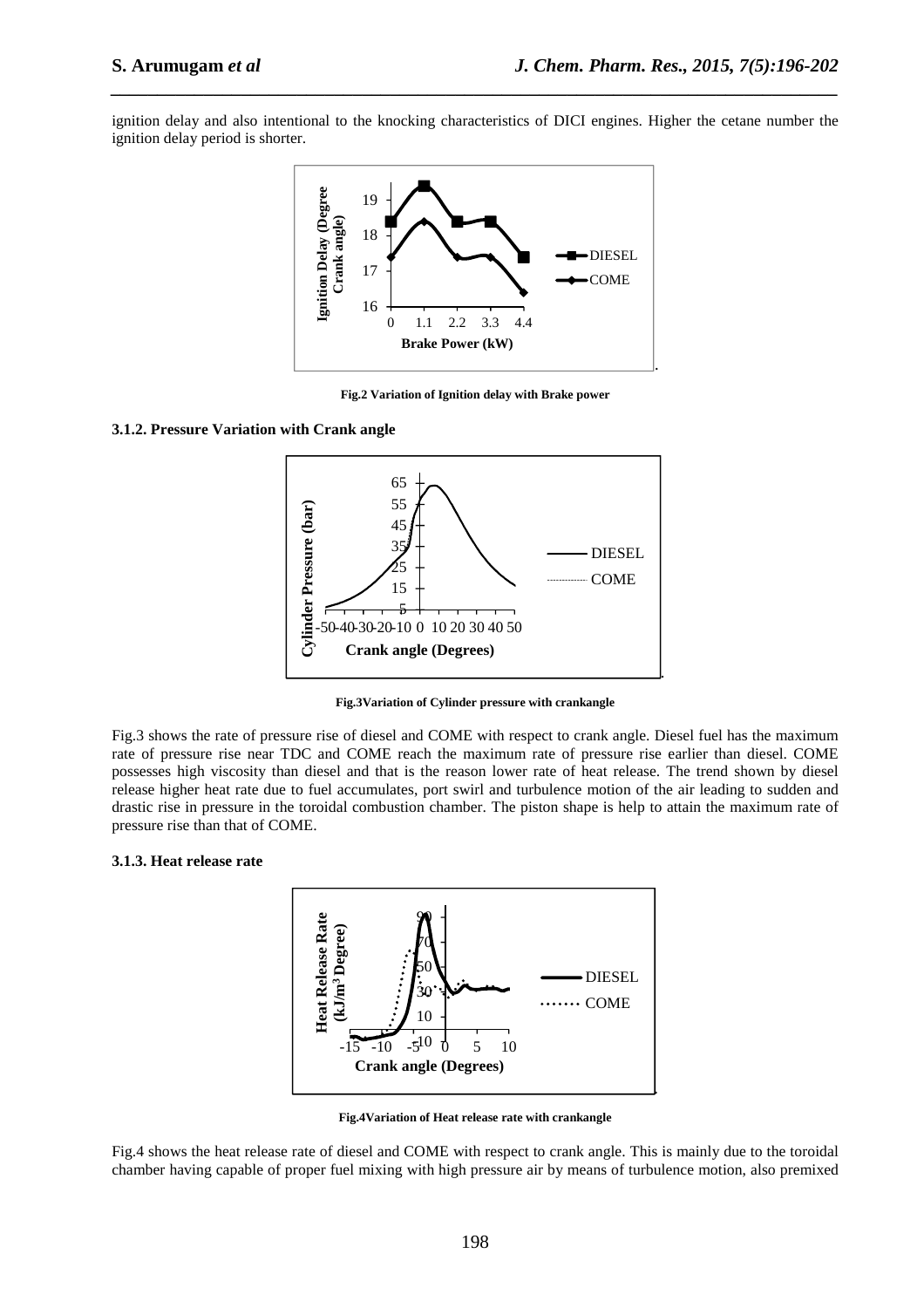burning phase is to increase higher heat release rate. Diesel has higher heat release rate compared to the COME. The pre combustion phase of the air fuel mixture having high intensity, it is help to release higher heat rate. COME have lower heat release rate, so lesser fuel accumulates inside the cylinder and hence the pre combustion phase is lesser for the COME. It is observed that, diesel ignites later, but releases a higher amount of heat. However COME ignite earlier and the advance in ignition. This is mainly increased oxygen content in the fuel, which reduces the ignition delay and heat release rate. It is observed that the maximum heat release rate of 92.25 J/Deg. CA is recorded for diesel at 3° bTDC, while COME records its maximum heat release rate of 61.957 J/Deg.CA at 5° bTDC.

*\_\_\_\_\_\_\_\_\_\_\_\_\_\_\_\_\_\_\_\_\_\_\_\_\_\_\_\_\_\_\_\_\_\_\_\_\_\_\_\_\_\_\_\_\_\_\_\_\_\_\_\_\_\_\_\_\_\_\_\_\_\_\_\_\_\_\_\_\_\_\_\_\_\_\_\_\_\_*

#### **3.2. Performance Characteristics**

Engine performance characteristics are the major justification that governs the suitability of a fuel. This study is concerned with the estimation of brake specific fuel consumption (BSFC) and brake thermal efficiency (BTE) of the Diesel and COME.

#### **3.2.1. Brake thermal Efficiency**



**Fig.5Variation of Brake thermal efficiency with Brake power** 

Fig.5 shows the variation of brake thermal efficiency with respect to brake power for diesel and COME. Diesel shows higher brake thermal efficiency than that of COME. Swirl air motion of the toroidal combustion chamber is used to promote rapid mixing of the injected fuel with air to accelerate combustion. COME having higher viscosity and lower heating value, lower self ignition temperature, can results in low gas flow resistance there by reducing volumetric efficiency. It also increases heat transfer, this may result in loss of brake thermal efficiency.

#### **3.2.2. Specific fuel consumption**



**Fig.6Variation of Specific fuel consumption with Brake power** 

Fig.6 shows the variation of specific fuel consumption with respect to brake power for diesel and COME. The brake specific fuel consumption for COME were slightly higher than that of the diesel at the part load condition except full load. The brake specific fuel consumption of a diesel engine depends on the relationship among volume of fuel injection, specific gravity, viscosity and heating value of the fuel. COME is not having capable to produce the same amount of energy because of its lower specific gravity and lower heating value compared to Diesel.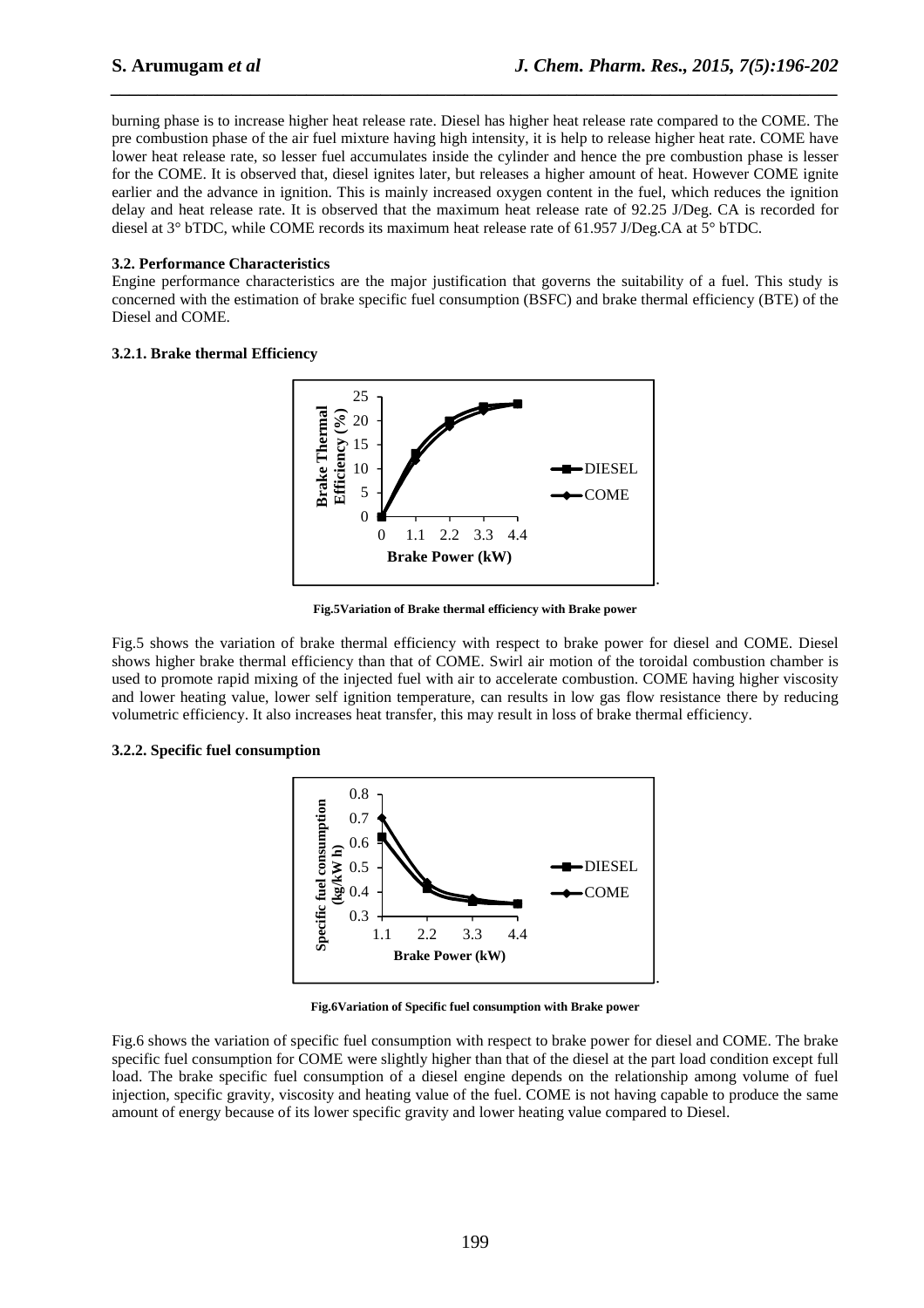### **3.3. Emission Characteristics**

#### **3.3.1. Nitrogens of oxide**



*\_\_\_\_\_\_\_\_\_\_\_\_\_\_\_\_\_\_\_\_\_\_\_\_\_\_\_\_\_\_\_\_\_\_\_\_\_\_\_\_\_\_\_\_\_\_\_\_\_\_\_\_\_\_\_\_\_\_\_\_\_\_\_\_\_\_\_\_\_\_\_\_\_\_\_\_\_\_*

**Fig.7Variation of Nitrogens of oxides with Brake power** 

Fig.7 shows the variation of NOx with respect to brake power for diesel and COME. The NOx emission of the COME is slightly higher than that of the Diesel at 25% of the load and full loads. The NOx variation of the COME and diesel shows similar trends. The higher combustion temperature and oxygen present in the COME, causes higher Nox emission, especially at maximum output power.

#### **3.3.2. Carbon monoxide**



**Fig.8Variation of Carbonmonoxide with Brake power** 

Fig.8 shows the variation of CO with respect to brake power for diesel and COME. Carbon monoxide (CO) in diesel engines is formed during the intermediate combustion stages. Diesel engine operates well on the lean side of the stoichiometric ratio. The CO emission of diesel is higher compared to COME. Because of the oxygen content in the fuel, in addition to the air supplied during induction of toroidal combustion chamber to reduce the CO by combining with CO to form CO<sub>2</sub>. At high temperatures, fuel sprays of vegetable oils undergo chemical reactions, which include thermal cracking (producing lighter compounds) and polymerisation at the spray core (producing heavy, lowvolatility compounds). The air–fuel mixing process is affected by the difficulty in atomisation of the heavy compounds. The resulting locally rich mixture causes more CO to be produced during combustion, due to the lack of oxygen.

#### **3.3.4. Soot**

Fig.9 shows the variation of soot concentration with respect to brake power for diesel and COME. Soot concentrations are an indication of particulate matter present in the exhaust of an engine. Particulates primarily contain carbon particles. The soot concentration follows the same trend as that of HC and CO emissions. From fig.9 it is clear that the soot concentration reduced with increasing COME. The variation in soot concentration at lighter loads was negligible. The soot formation stage usually involves dehydrogenation of unburned hydrocarbon, forming carbon nuclei for the particles. Then the growth stage occurs through coagulation and aggregation of other carbons in the exhaust. During formation and growth, oxidation of the particles occurs and it forms CO and CO<sub>2</sub>. One such oxidation species exist in the combustion products of the COME, thus explaining the increase in  $CO<sub>2</sub>$  emissions and the decrease in soot concentration. This theory is supported by the fact that soot oxidation is based on the partial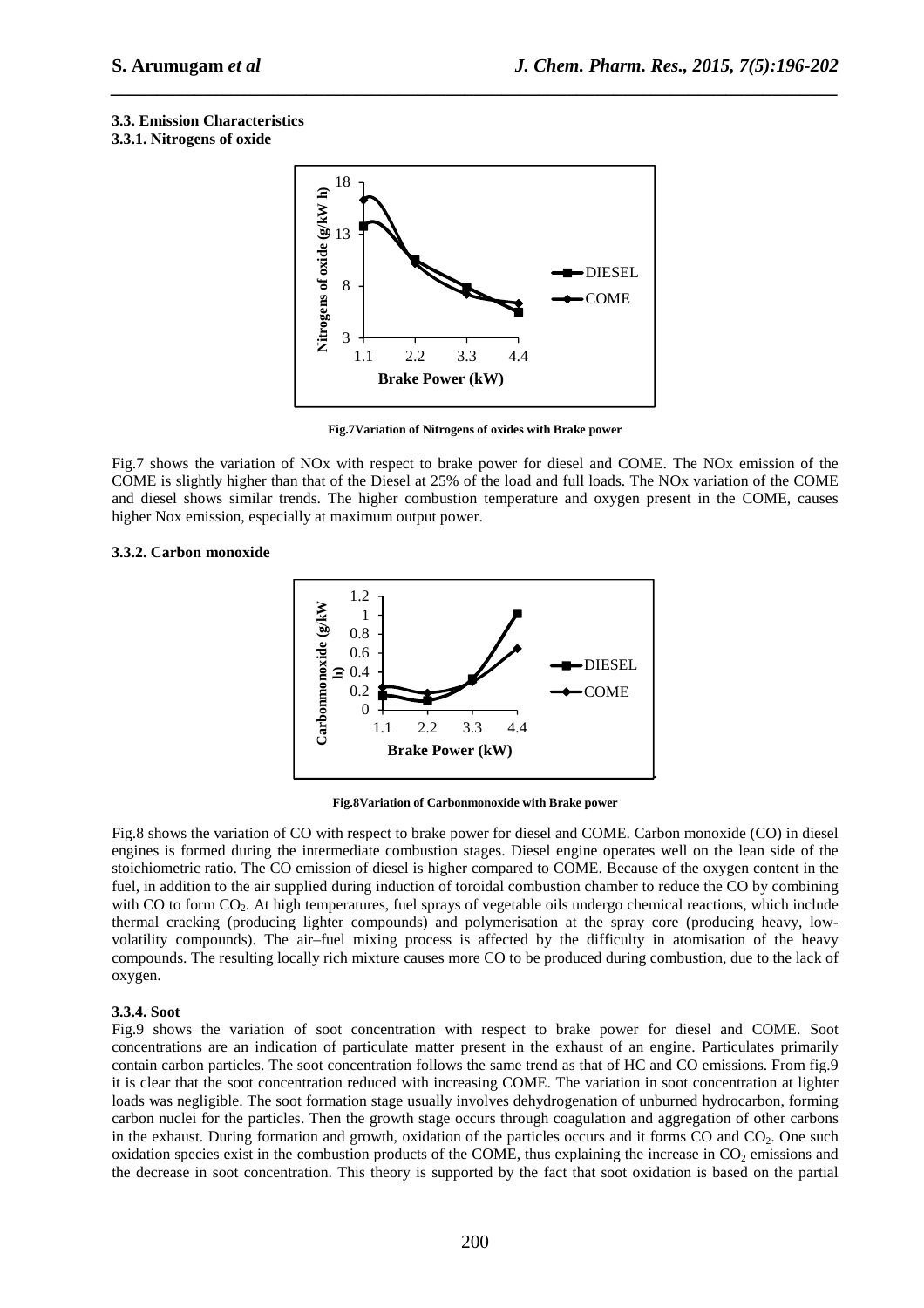pressure of oxygen present in the exhaust. As the partial pressure of oxygen increases, soot oxidation increases, thereby reducing particulates. Since COME is an oxygenated fuel, the oxygen present in the fuel increases the partial pressure of oxygen present in the exhaust, thereby increasing soot oxidation.

*\_\_\_\_\_\_\_\_\_\_\_\_\_\_\_\_\_\_\_\_\_\_\_\_\_\_\_\_\_\_\_\_\_\_\_\_\_\_\_\_\_\_\_\_\_\_\_\_\_\_\_\_\_\_\_\_\_\_\_\_\_\_\_\_\_\_\_\_\_\_\_\_\_\_\_\_\_\_*



**Fig.9Variation of Filter Smoke number with Brake power** 

#### **CONCLUSION**

The main conclusions of this study are as follows:

The ignition delay for COME is found to be lower than that of diesel which may be due to higher oxygen content of COME and better spray characteristics. The ignition delay decreases with increase in load.

The rate of pressure rise pattern is same for both diesel and COME.

The combustion rate was found to be maximum for diesel and minimum for COME.

Heat release was found to be maximum for diesel to its intensive pre combustion phase. The maximum heat release occurs for COME was found to be earlier.

The specific fuel consumption of the COME is slightly higher than diesel due to its specific gravity, viscosity and heating value of the fuel.

The brake thermal efficiency of the COME is slightly lower than the diesel due to the lower heating value of COME and formation of  $CO<sub>2</sub>$ .

The COME burn more efficiently than diesel and releases lesser CO. This indicates better combustion of the COME. The NOx emissions of the COME were slightly higher than diesel at 25% and full load condition.

The HC emissions decrease which implies efficient combustion of COME compared to diesel because of its higher oxygen content.

Soot concentration was considerably low for the COME compared to diesel because of oxidation of the carbon particles emissions to CO otherwise CO<sub>2</sub>.

Smoke density of COME lower compared with diesel at part load.

#### **REFERENCES**

[1] C Adams, JF Petrs, MC Rand, BJ Schroer, and MC Ziemke, *Journal of the American Oil Chemists' Society*, V.60, No. 8, Aug. **1983**, pp. 1574-1579.

[2] A Adiwar, M Rahman, NRI Iskander, and A Asmunih, "The Possibility of the Utilization of Crude Palm Oil as Direct Automotive Diesel Oil Blender Viewed from Its Specification," SAE Paper 961179, **1996**.

[3] I.Ahmed, LD Clements and DL Van Dyne, "Non-Fuel Industrial Uses of Soybean Oil-Based Esters," Final Report to the National Biodiesel Board from Development Systems/Applications International, Lincoln, NE, January 31, **1997**.

[4] E Ahn, M Koncar, M Mittelbach and R Marr, *Separation Science and Technology*, V. 30, V. 7-9, pp. 2021- 2033, **1995**.